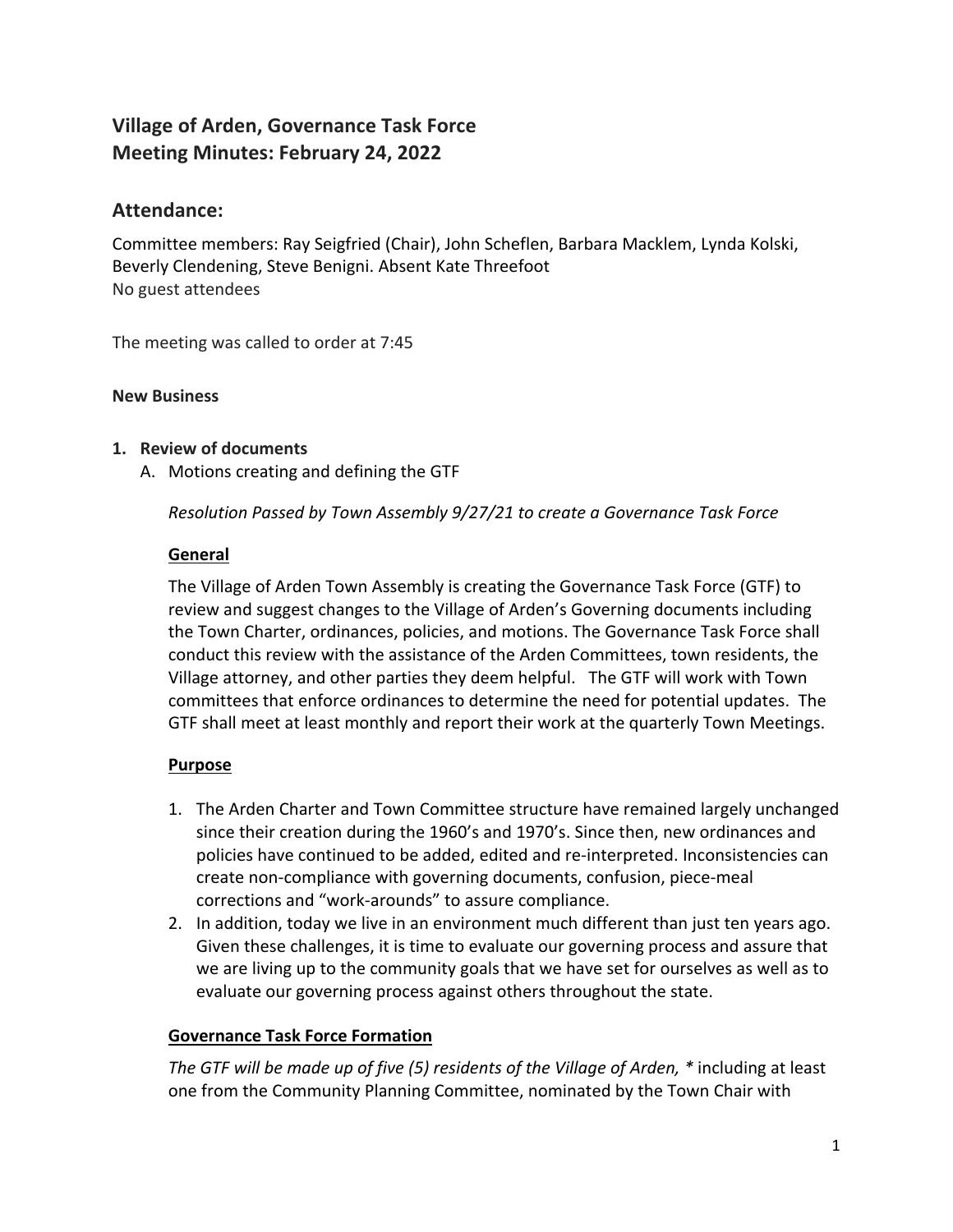consent of the Advisory Committee. The Town Assembly will approve the final members of the Task Force.

Topics for the GTF to consider include but are not limited to:

- 1. Village boundaries
- 2. Budget process and timeline
- 3. Voting

### **Output**

The Task Force will present its findings within one year of its formation to the Town Assembly. A second year may be granted by the Town Assembly if needed. At its discretion, the Town Assembly will enact the recommendations of the Governance Task Force.

### *B. Resolutions passed by Town Assembly 1/24/22*

The Advisory Committee asks the Town Assembly to amend the motion creating the Governance Task Force, the motion it approved at the September meeting of the Town Assembly, striking the words "five (5) residents" and replacing those words with "seven (7) residents".

Approval of the slate of nominees for Governance Task Force. John Scheflen (CP), Ray Seigfried (Chair), Kate Threefoot, Barbara Macklem, Lynda Kolski, Beverly Clendening, Steve Benigni

The GTF [Government Task Force] shall conduct four (4) public meetings each year during the months of January, March, June and September which shall be open to all residents, Trustees and leaseholders of the Village. The GTF shall fix rules and regulations for the conduct of the meetings, provided that reasonable opportunity shall be afforded to all persons entitled to notice thereof to be heard at such meetings.

## **2. Rules and regulations for the conduct of the meetings**

- The meeting will be ordered and adjourned by the chair or subtask force chair. The chair or sub chair will manage the operation of the meeting.
- A quorum for the GTF will be four members.
- The GTF will approve recommendations by majority vote.
- Every meeting will be posted on the web page at least seven days before the meeting. The notice will include the agenda, date, time, and location of the meeting. If the meeting is conducted by ZOOM then the link, ID, passcode and phone # will be shared.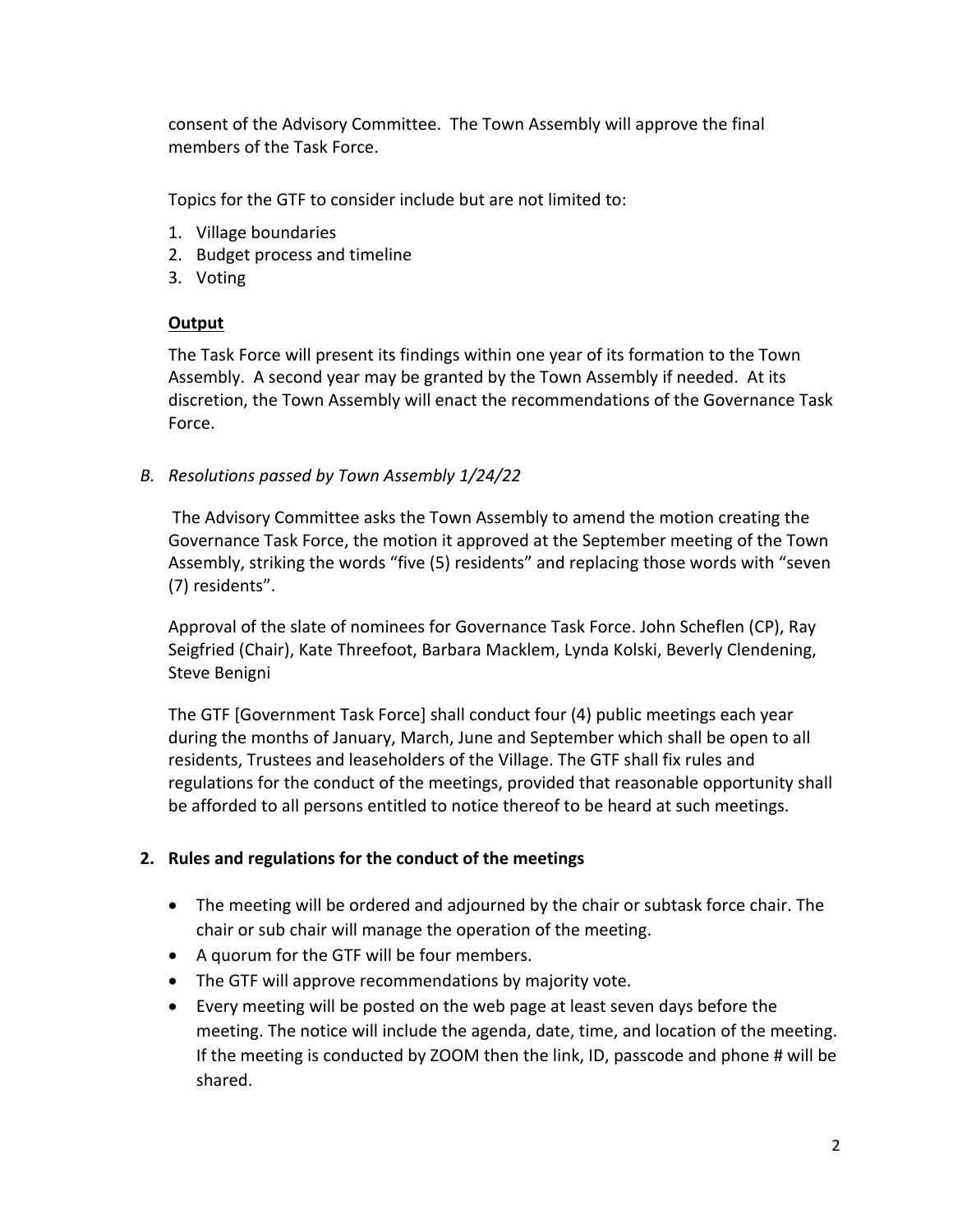- The GTF minutes will be maintained and, once approved, will be posted on the webpage.
- All meetings are open to the public. The chair will arrange for public comments at the end of each meeting. Given the work of the task force and the limited time to achieve such work attending public are asked to hold their comments until the end of the meeting reserved for public comment.
- Special public meetings will be held during the months of March, June, September 2022, and January 2023. These meetings will be dedicated for the public to provide comments. This first public meeting will be held on March 22 at 7:30 PM at the Buzz Ware Village Center.

## **3. GTF Structure**

The overall structure of the GTF will be a function of two subtask forces and our general Task Force meeting. The entire Task Force will meet once each month and will have the opportunity to listen and comment on each sub-committee report. In between each GTF meeting, the two subcommittees will meet to do their work and report back to the full committee. Finally, recommendations to Town Assembly will be made by the full committee.

#### A. Sub-task force on ordinance, resolution, policy, motions, and procedures

Members: John Scheflen (Chair), Kate Threefoot, Beverly Clendening

Purpose

- Clearly define each governing legislation action
- Define each piece of legislation enacted by Arden and its appropriate application.
- Who can move to enact such legislation?
- When can someone move to enact this legislation?
- What is the process to approve the legislation?
- How can the legislation be modified, changed, or deleted?

## B. Sub-task force on State Charter

Members: Ray Seigfried (Chair), Steve Benigni, Lynda Kolski, Barbara Macklem Purpose

• To review the charter and recommend changes.

## **4. Meeting Schedule**

Meeting of the whole GTF will be held on the  $3<sup>rd</sup>$  Thursday of each month at 7:30 PM with the exception of March 2022. The March meeting will be held on the  $31^{st}$  (the  $5^{th}$ Thursday) to give the sub-task forces adequate time to meet.